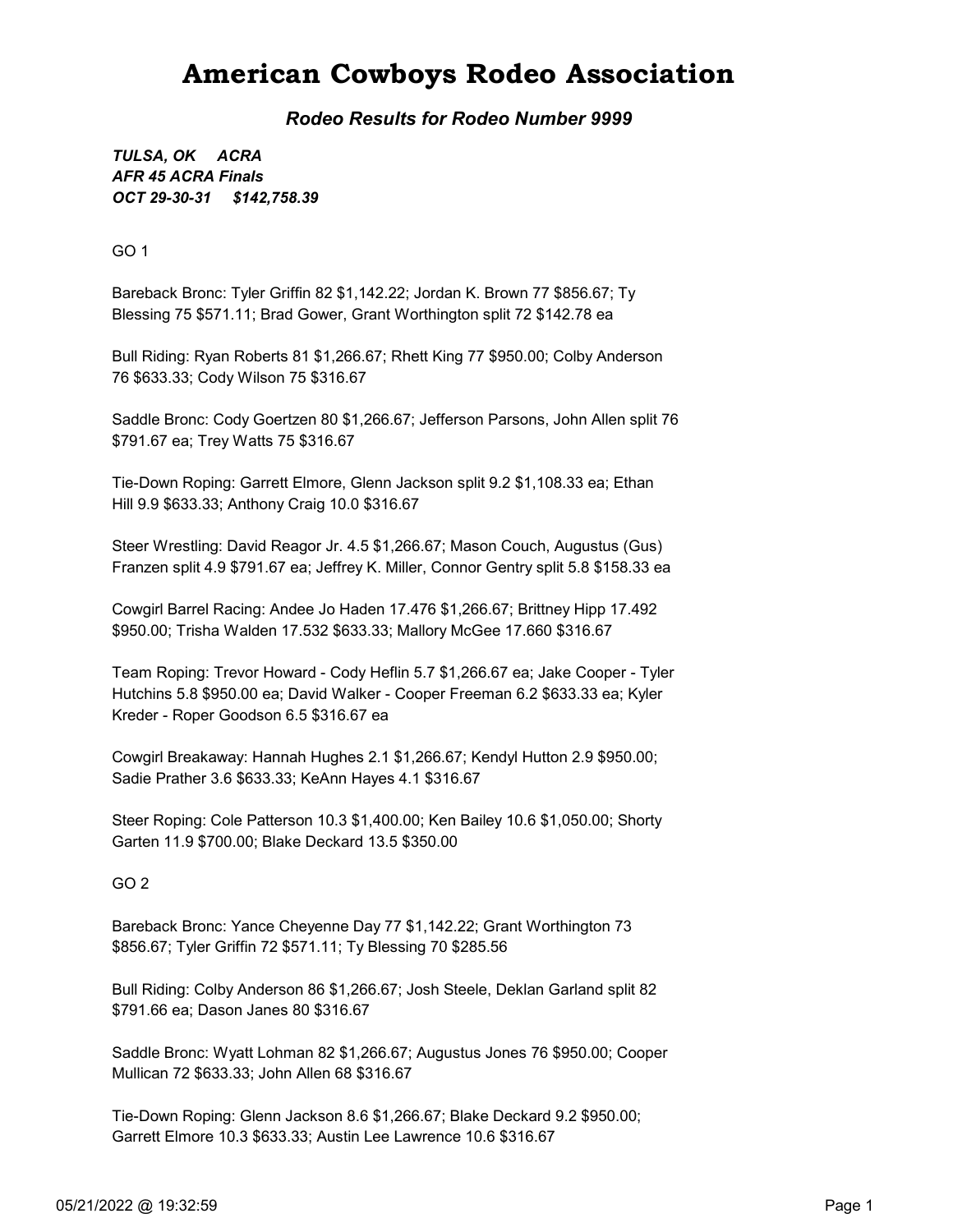# American Cowboys Rodeo Association

#### Rodeo Results for Rodeo Number 9999

Steer Wrestling: Stewart Gulager 4.3 \$1,266.67; Hunter Washburn 4.4 \$950.00; Augustus (Gus) Franzen, Mason Couch split 4.5 \$475.00 ea

Cowgirl Barrel Racing: Brittney Hipp 17.111 \$1,266.67; Stephanie Joyner 17.287 \$950.00; Trisha Walden 17.327 \$633.33; Paislee Fugate 17.392 \$316.67

Team Roping: Brent Mibb - Blayne Horne 4.2 \$1,266.67 ea; Garrett Elmore - Landen Glenn 4.5 \$950.00 ea; Jesse Stipes - Casey Stipes, AJ Horton - Kyle Horton split 4.9 \$475.00 ea

Cowgirl Breakaway: Hannah Hughes 2.1 \$1,266.67; Kylee Jo Horton 2.6 \$950.00; Addee Larae Carder 2.7 \$633.33; Baylee Lester 3.2 \$316.67

Steer Roping: Blake Deckard, Cody Doescher split 10.6 \$1,225.00 ea; Brodie Poppino 10.9 \$700.00; Cole Patterson 11.5 \$350.00

GO 3

Bareback Bronc: Yance Cheyenne Day 85 \$1,142.22; Quintonn Lunsford 77 \$856.67; Brad Gower 75 \$571.11; Tyler Griffin 71 \$285.56

Bull Riding: Patterson Starcher 82 \$1,583.34; Lane Elsenpeter 79 \$950.00; Deklan Garland 77 \$633.33

Saddle Bronc: Trey Watts 77 \$1,266.67; Cody Goertzen 75 \$950.00; Wyatt Lohman 74 \$633.33; Cooper Mullican 71 \$475.00

Tie-Down Roping: Dontre Goff 9.6 \$1,266.67; Trent Creager 9.7 \$950.00; Ethan Hill 10.2 \$633.33; Glenn Jackson 10.6 \$316.67

Steer Wrestling: Mason Couch, Justin Morehouse split 4.2 \$1,108.33 ea; Stewart Gulager 4.4 \$633.33; Jeffrey K. Miller 4.6 \$316.67

Cowgirl Barrel Racing: Trisha Walden 17.125 \$1,266.67; Stephanie Joyner 17.286 \$950.00; Dalli Simmons 17.293 \$633.33; Sallye Williams 17.311 \$316.67

Team Roping: Brent Mibb - Blayne Horne 4.7 \$1,266.67 ea; Cody Camerer - Matt Ringle 5.6 \$950.00 ea; Kyler Kreder - Roper Goodson 6.6 \$633.33 ea; Jesse Stipes - Casey Stipes 6.9 \$316.67 ea

Cowgirl Breakaway: Halle Tatham 2.1 \$1,266.67; Kendyl Hutton 2.5 \$950.00; Charlcie Gatewood 2.6 \$633.33; Casey Solomon 3.1 \$316.67

Steer Roping: Brodie Poppino 10.6 \$1,400.00; Cole Patterson 10.7 \$1,050.00; Cody Doescher 11.0 \$700.00; Zac Parrington 11.2 \$350.00

AVERAGE: